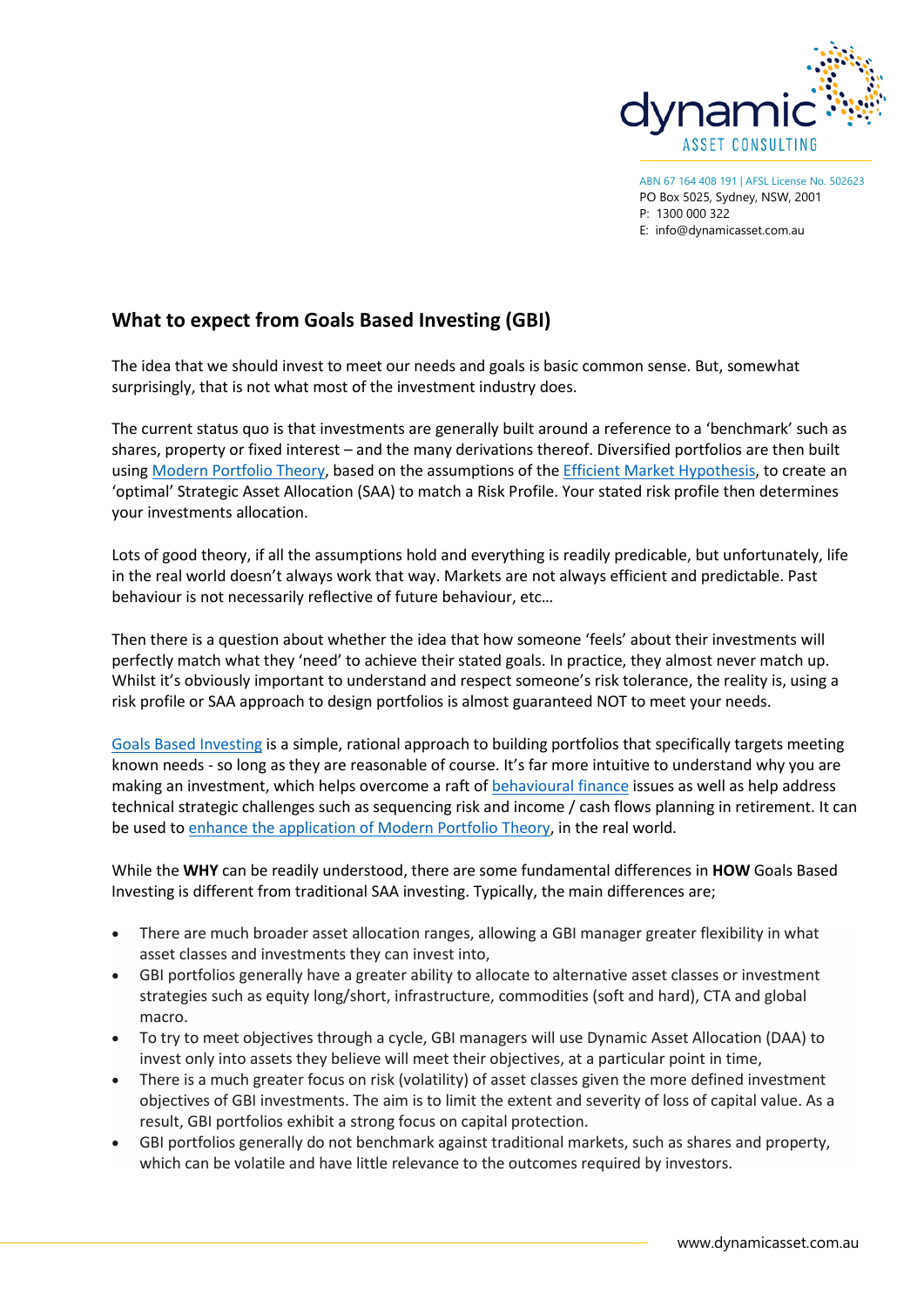

Due to these differences, the skillset required to build and manage a Goals Based Investment portfolio is different to traditional managers. In fact, given the history and current status quo of investment managers, it's not that easy to identify high quality 'true to label' Goals Based Investment managers. There are some managers that hold themselves up to Goals Based Investment managers, but in reality, that may be more marketing than substance. Care should be taken when identifying a Goals Based Investment solution that you believe suits your needs.

If you are interested in Goals Based Investing, [because it makes good sense,](https://www.forbes.com/sites/pensionresearchcouncil/2017/04/10/goals-based-investing-from-theory-to-practice/#1802ca2459dd) it's important to understand what to expect from Goals Based Investing. With a different approach comes different outcomes.

Firstly, it's important to understand what NOT to expect from Goals Based Investing. Just because you 'target' an outcome it doesn't mean that it is 'guaranteed'. All investment involves risk regardless of how you do it. You will still experience volatility of your capital. Your investments will still go up – and down. Results will not be achieved in a straight-line month after month. The 'target' is that the result will be achieved over the stated investment timeframe, be it short or long-term.

There are however certain attributes that you CAN expect from Goals Based investing.

Primary amongst these is that if you are targeting specific outcomes, and managing diligently to that purpose, then you should expect a higher probability achieving that outcome than an approach like SAA may deliver at any particular point in time. If it improves the likelihood of you achieving your goals, then that in itself is a good thing as it can help provide some peace of mind.

You should expect less volatility and a greater degree of capital protection.

These are two very important points to bear in mind. Numerou[s surveys](https://www.google.com/url?sa=t&rct=j&q=&esrc=s&source=web&cd=1&ved=0ahUKEwjy7r_vp9naAhUHlZQKHXYpBgEQFggpMAA&url=https%3A%2F%2Fhub.dimensional.com%2FexLink.asp%3F21384540OY31S87I73448910&usg=AOvVaw3POWDt2HUzyfN_gNj1ReE7) point to the fact that the top priorities for investors are: (1) peace of mind and (2) protection of capital. Investment returns actually come in 4th on the list of priorities.

Finally, if you invest into a diversified Goals Based Investment portfolio will not behave like traditional markets or benchmarks. Market outcomes become irrelevant as they are likely to have little to do with the targeted outcome. For example, if you have a CPI + 5% target return, then does it matter what the share market does?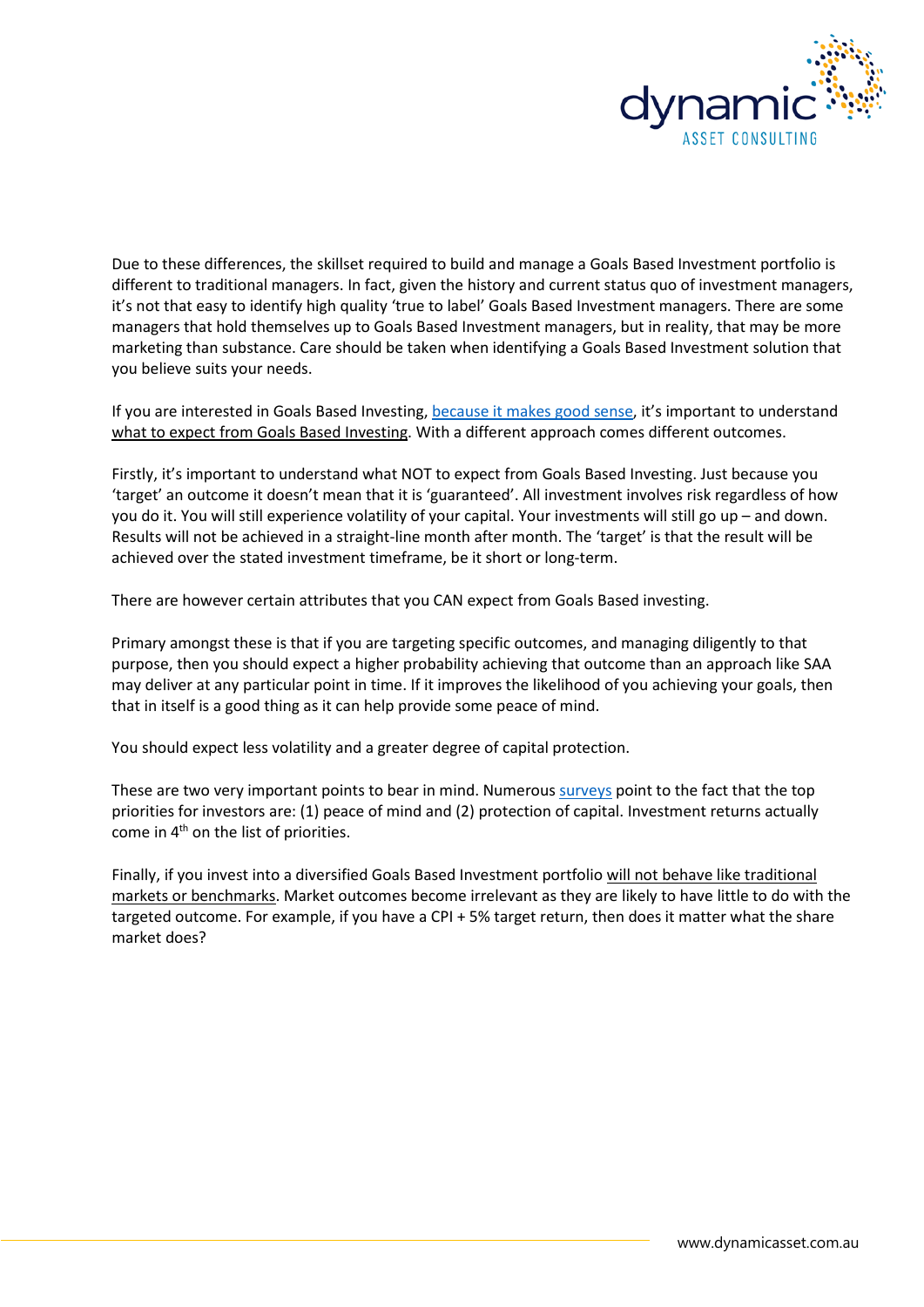

Combining these factors together, simply put, you should expect a Goals Based Investment with lower volatility would under-perform during a rising market and that it will out-perform during a falling market.



To illustrate the point over a market cycle, we use a modelled example of the Wealth Protector portfolio from [Dynamic Asset Consulting](http://dynamicasset.com.au/) (DAC), a Goals Based Investment manager. It shows that using a Goals Based Investing approach it achieved its CPI + 5% target between 2003 and 2013, including the period through the GFC. Interestingly you can see the wild swings in the share market had little effect on the DAC portfolio and investors were subject to much less volatility, but, in the end the result was much the same. If you're looking for peace of mind and security of capital, the smoother ride is likely to be the preferred outcome.